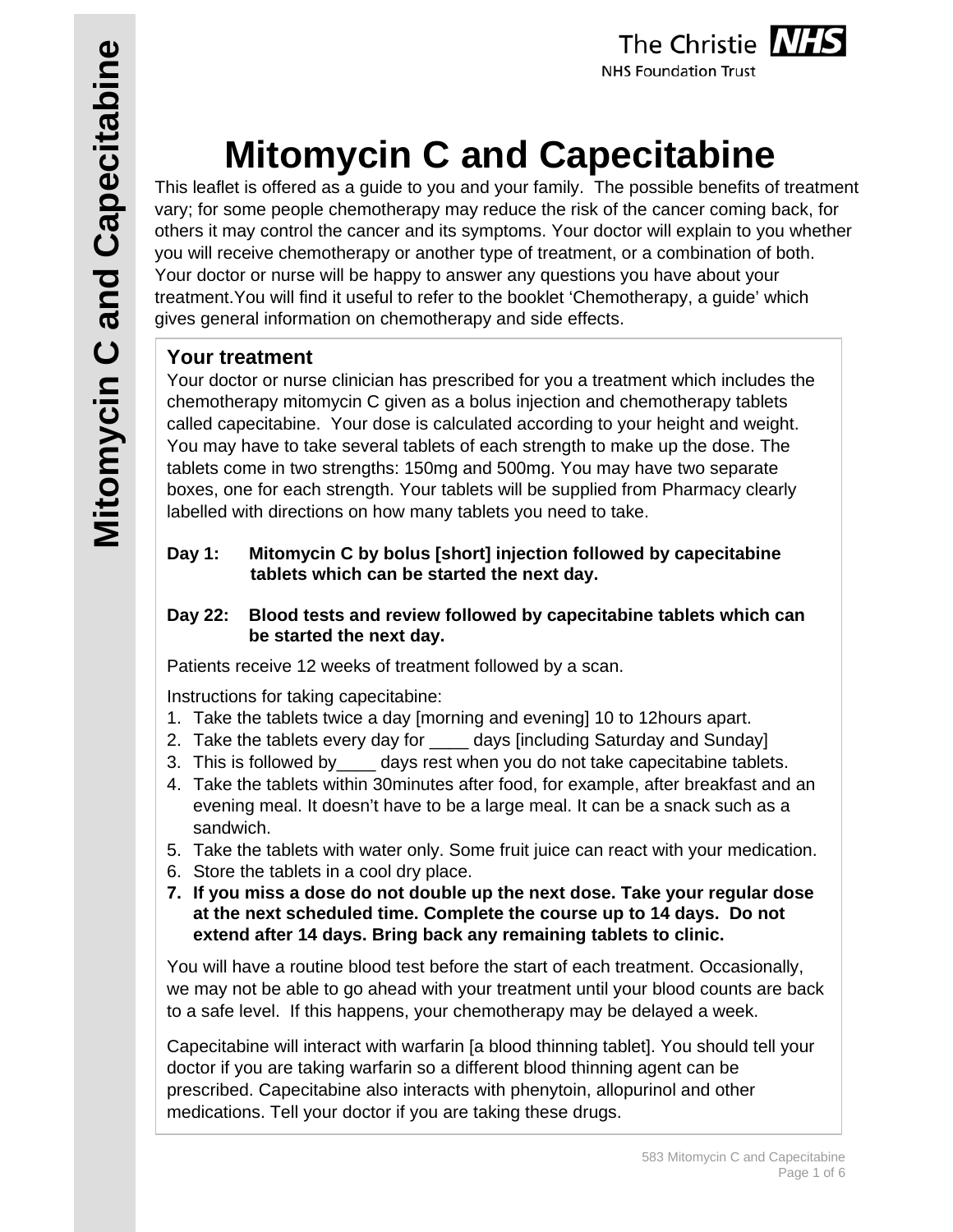This treatment can have serious or possibly life-threatening side effects. It is very important that you report side effects straight away. Don't delay, if you feel unwell, please ring The Christie Hotline on 0161 446 3658. The lines are open 24 hours a day.

#### **Increased risk of serious infection**

You are vulnerable to infection while you are having chemotherapy. Minor infections can become life-threatening in a matter of hours if left untreated. Symptoms of infection include fever, shivering, sweats, sore throat, diarrhoea, discomfort when you pass urine, cough or breathlessness. We recommend that you use a digital thermometer so you can check your temperature. You can buy one from your local chemist.

#### **If you feel unwell, you have symptoms of an infection or your temperature is 37.5ºC or above, or below 36ºC contact The Christie Hotline straight away**.

# **Possible side effects**

Chemotherapy can cause many different side effects. Some are more likely to occur than others. Everyone is different and not everyone gets all the side effects. Most side effects are usually temporary, but in some rare cases they can be life-threatening. It is important to tell your hospital doctor or nurse about any side effects so they can be monitored and, where possible, treated.

#### **Common side-effects (more than 1 in 10)**

#### **Nausea and vomiting (sickness)**

 A common side effect of your treatment is sickness. If you are sick (vomiting) please tell your doctor or nurse at The Christie. They will be able to give you advice about controlling these symptoms. It is important to try and eat and drink regularly.

We will prescribe anti-sickness medication for you when you begin treatment. If you do feel sick at home follow the instructions on the bottle/packet for taking these. You can contact The Christie Hotline if you need further advice to about how to control symptoms.

#### **Diarrhoea**

Diarrhoea is a fairly common side effect of your treatment. If you have watery diarrhoea you should immediately take the anti-diarrhoea treatment that the doctor has prescribed for you. This is the loperamide dispensed by The Christie pharmacy. Follow the doctor's instructions **EXACTLY**:

Take 2 loperamide capsules as soon as the first liquid stool occurs. Then take one capsule with each liquid loose stool. (The maximum dose of loperamide in a day is  $8<sub>8</sub>$ capsules).

If you have an increase of more than 4 bowel movements each day compared to pre-treatment or any diarrhoea at night, please ring The Christie Hotline for advice.

#### **Lethargy**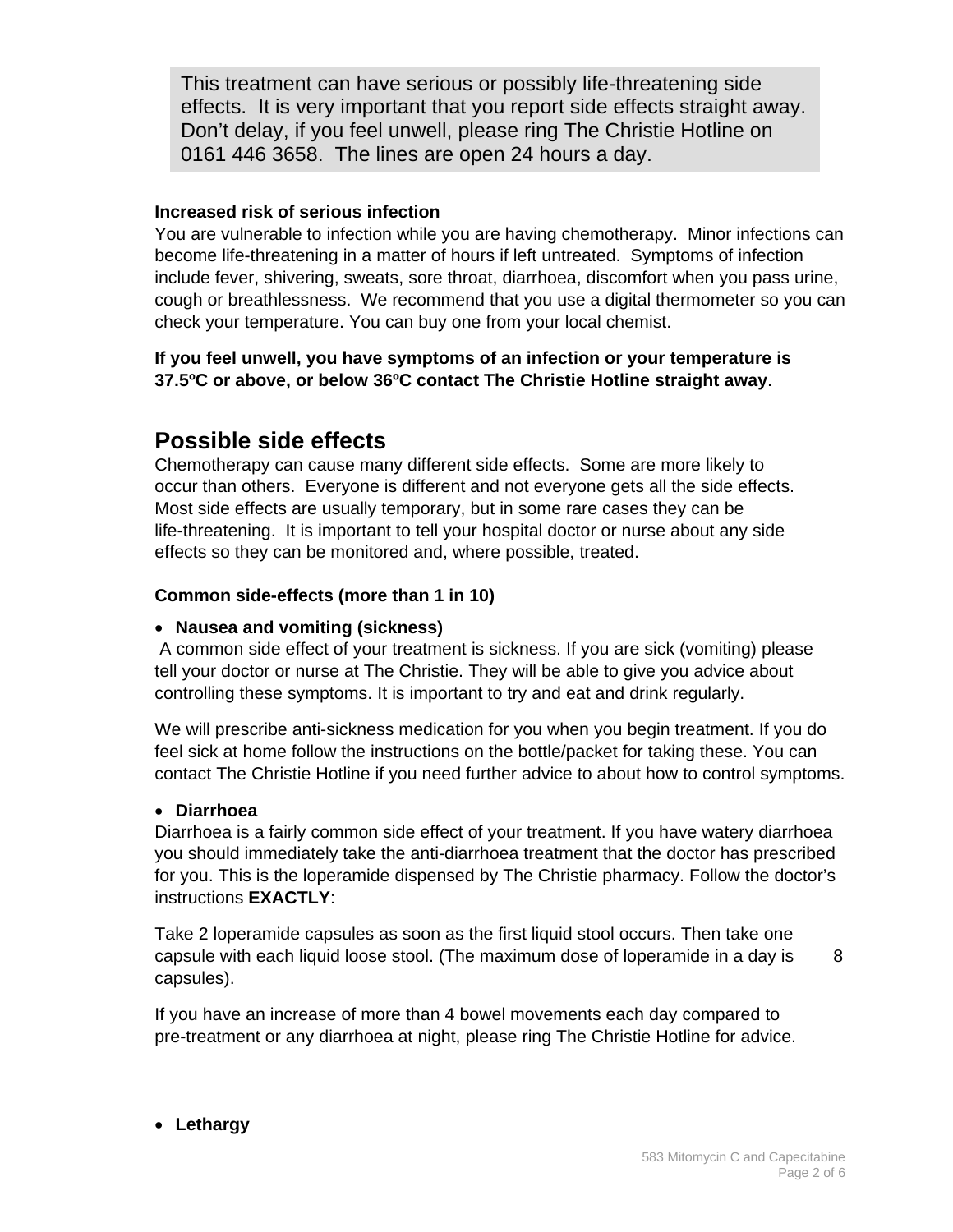Some chemotherapy may make you feel tired and lacking in energy. It can be frustrating when you feel unable to cope with routine tasks. If you do feel tired, take rest and get help with household chores. If necessary, take time off work. Gentle exercise such as walking can be beneficial.

#### **Sore mouth**

Your mouth may become sore or dry, or you may notice small mouth ulcers during this treatment. Drinking plenty of fluids and cleaning your teeth regularly and gently with a soft toothbrush can help to reduce the risk of this happening. We can prescribe a mouthwash for you to use during treatment. You can dilute this with water if your mouth is sore. Ask your doctor or nurse for further advice. There is also general mouth care information in the chemotherapy booklet. If you continue to have a sore mouth, please contact The Christie Hotline.

#### **Skin and nail changes**

**PPE (palmar-plantar erythema):** The skin on your hands and feet may become very dry, red and sore with some cracking. Tell your doctor. Cream and tablets can be prescribed to help. Your chemotherapy dose may need to change. Try to keep your hands and feet cool and if possible, uncovered.

**Hyperpigmentation:** Less commonly, your skin may appear darker in colour or lightly tanned, especially around the joints. This is known as hyperpigmentation. Asian and African-Caribbean people may develop noticeable light patches on their skin. The skin will return to normal when treatment is finished.

**Increased sensitivity to the sun:** Your skin will tan or burn in the sun more easily. Sit in the shade, avoid too much sun and use a high factor sunblock cream and wear a hat.

**Nail changes:** You may have a blue tinge or darkening of the nails, flaking of the nails or pain and thickening of the area where the nail starts growing.

#### **Uncommon side-effects (less than 1 in 10)**

#### **Anaemia (low number of red blood cells)**

While having this treatment you may become anaemic. This may make you feel tired and breathless. Let your doctor or nurse know if these symptoms are a problem. You may need a blood transfusion.

#### **Bruising or bleeding**

This treatment can reduce the production of platelets which help the blood clot. Let your doctor know if you have any unexplained bruising or bleeding, such as nosebleeds, bloodspots or rashes on the skin, and bleeding gums. You may need a platelet transfusion.

 **Extravasation** is when chemotherapy leaks outside the vein. If you develop redness, soreness or pain at the injection site at any time please let us know straight away.

#### **Herbal medicine**

Some herbal medicine including St John's Wort can affect the chemotherapy. You should let your doctor or nurse know if you are taking any herbal medication, complementary or alternative medicines, including vitamins, minerals and medicines purchased over-the-counter.

#### **Watery eyes**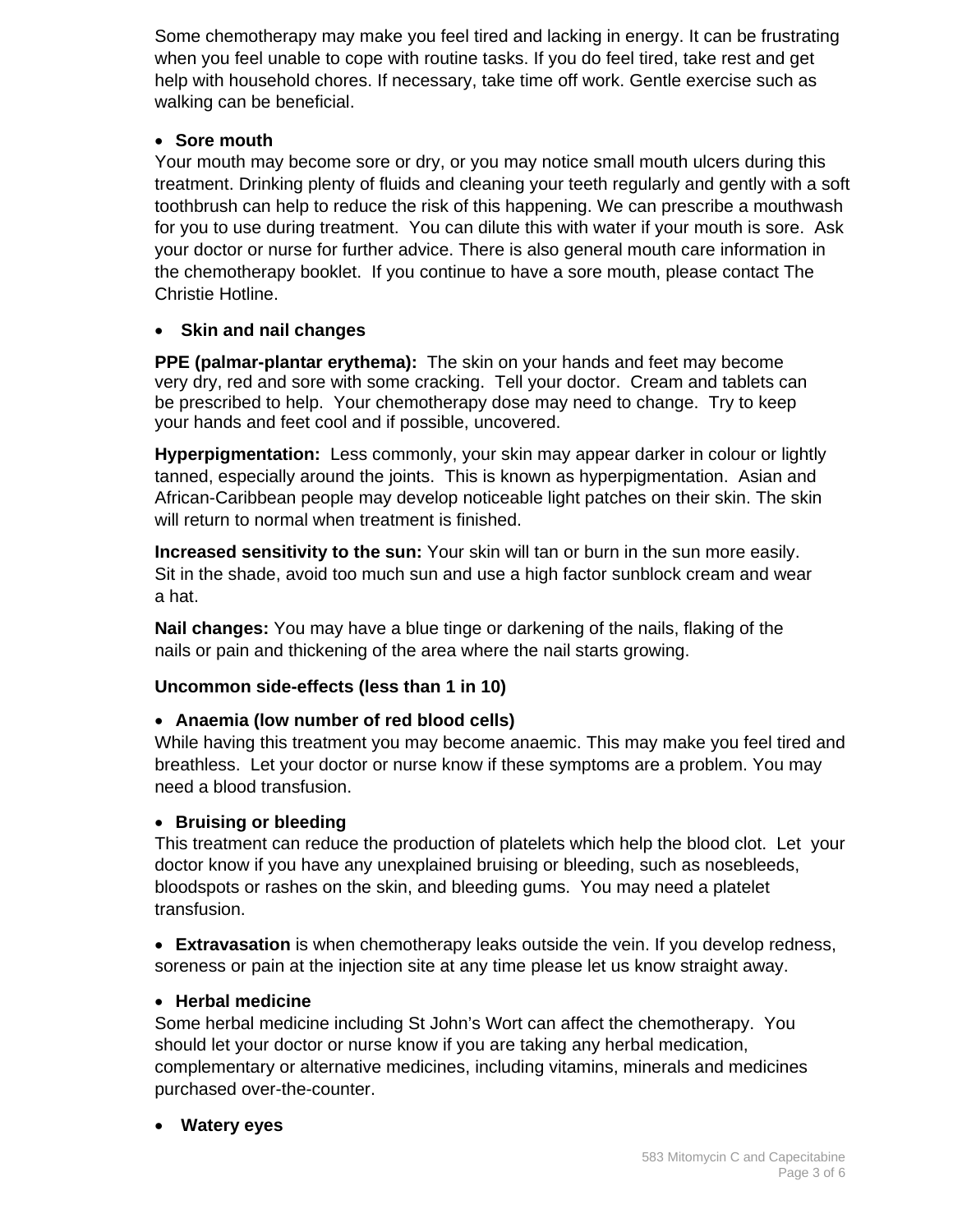We can give you eye drops for this, but it will improve in time.

#### **Allergic reaction**

Ask the staff for help if you notice any of the following: fevers and chills: back pain, shortness of breath, headaches and swelling of the face may occur during the time the drug is being given. If this happens please tell the staff straightaway. Your doctor may prescribe a drug that can help to reduce these side effects and, if necessary, we can give you this before your next treatment. Some people have hot flushes when the drug is being given.

#### **Rare side effects (less than 1 in 100)**

#### **Hair thinning**

It is uncommon to lose hair with this treatment although it may thin a little. It is advisable to avoid perms, colours, use of hot brushes and vigorous, frequent washing that could increase hair loss. Please remember that this is a temporary side effect and your hair will grow back when your treatment is completed. Very rarely, hair loss can be permanent. If you would like an appointment with the wig service, this can be arranged for you. Ask the staff for a copy of 'The wig fitting service at The Christie.'

#### **1 • Severe skin reaction**

Very rarely you may develop a severe skin reaction. If you experience tender red skin patches which subsequently blister please **seek urgent medical advice**. The skin changes may be preceded by fever, chest symptoms and photophobia (a need to squint or close your eyes, which is worse in bright light). These symptoms may be caused by conditions called Toxic Epidermal Necrolysis (TEN) and Stevens Johnson Syndrome (SJS).

#### **Serious and potentially life threatening side effects**

In a small proportion of patients chemotherapy can result in very severe side effects which may rarely result in death. Approximately 3-5% of the general population have a genetic defect which results in the accumulation of capecitabine in the body which can increase the risk of serious, potentially fatal complications. The team caring for you will discuss the risk of these side effects with you.

#### **Chest pain or stroke**

 $\sqrt{N}$  A small number of patients receiving capecitabine can experience chest pain (angina) or rarely have a heart attack. Extremely rarely this may lead to death. Other complications such as stroke or mini-stroke can happen but are exceptionally rare. If you develop any of these symptoms you should **ring 999 and go immediately to your nearest Accident and Emergency department.** You may have an electrocardiograph (ECG) to check your heart before you start your chemotherapy. **Do not take any further** capecitabine tablets until agreed by the team at The Christie.

#### **Increased risk of serious infection**

As discussed earlier chemotherapy results in an increased risk of severe infections which can be life threatening.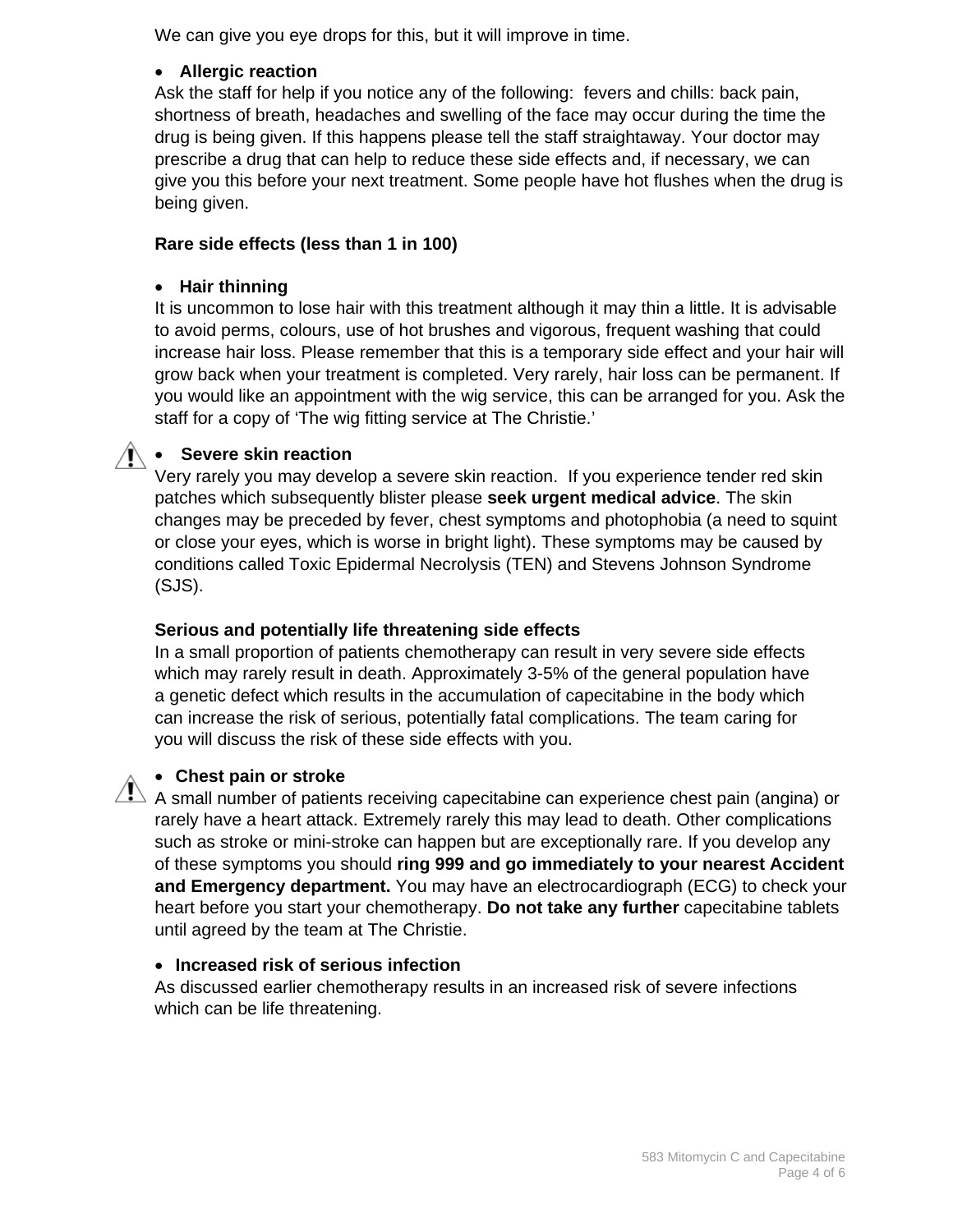# **Sex, contraception & fertility**

**Protecting your partner and contraception:** We recommend that you or your partner use a condom during sexual intercourse while you are having the course of chemotherapy. Chemotherapy is dangerous to unborn babies and this will also protect you and your partner from any chemotherapy drugs that may be present in semen and in the vagina. If you suspect that you may be pregnant please tell your doctor immediately.

**Fertility:** This chemotherapy may affect your ability to have children. Your doctor or nurse should have discussed this with you. If not, please ask them before you start treatment.

# **Late side effects**

Some side effects may become evident only after a number of years. In reaching any decision with you about treatment, the potential benefit you receive from treatment will be weighed against the risks of serious long term side effects to the heart, lungs, kidneys and bone marrow. With some drugs there is also a small but definite risk of developing another cancer. If any of these problems specifically applies to you, the doctor will discuss these with you and note this on your consent form.

### **Contacts**

If you have any general questions or concerns about your treatment, please ring the area where you are having treatment:

Administration enquiries **0161 918 7606/7610**

Chemotherapy nurse: **0161 918 7171**

Clinical trials unit **0161 918 7663**

For advice ring The Christie Hotline on **0161 446 3658** (24 hours)